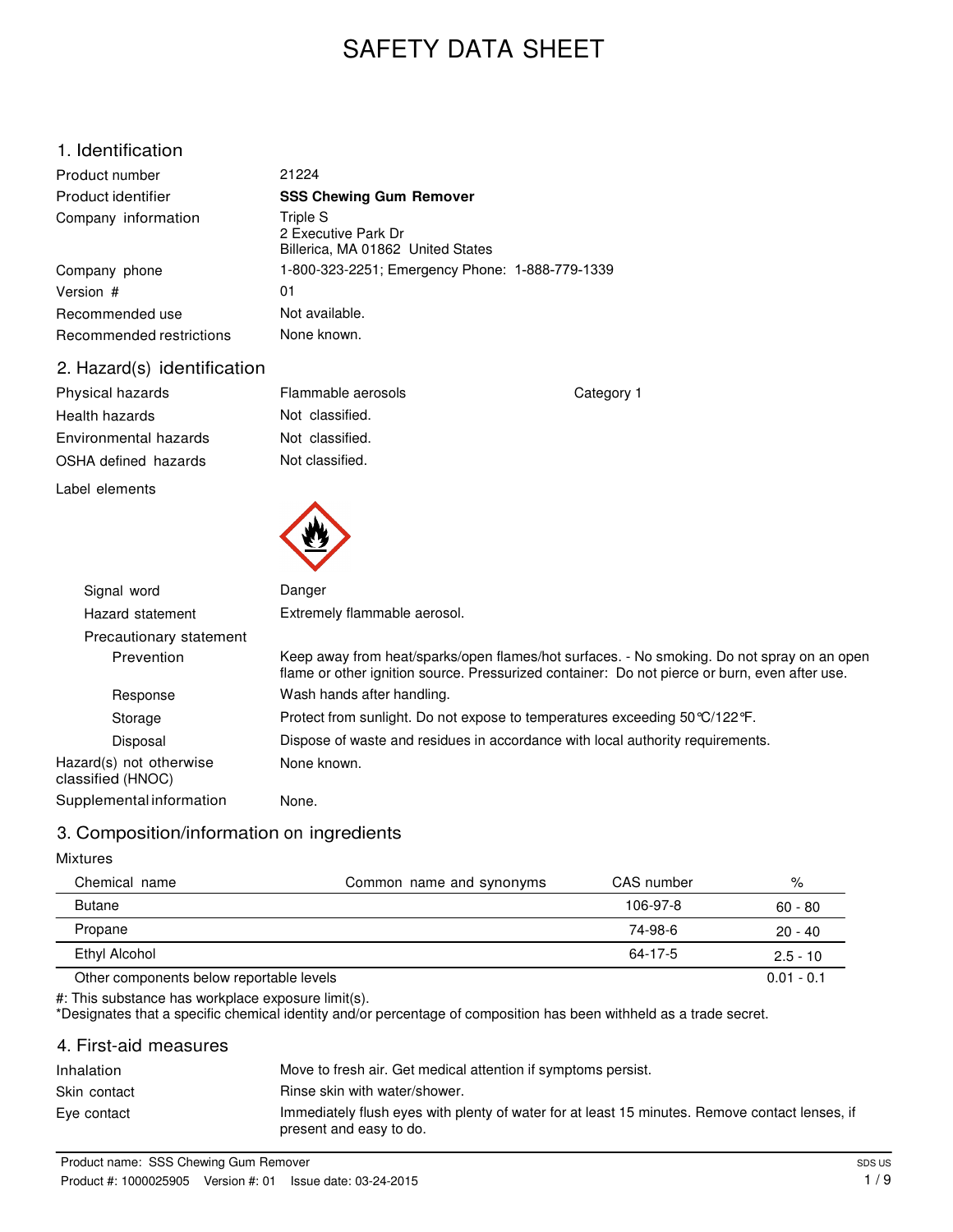| Ingestion                                                                    | In the unlikely event of swallowing contact a physician or poison control center.                                                                                                                                                                                                                                                                                                                                                                                                                                                                                           |  |  |
|------------------------------------------------------------------------------|-----------------------------------------------------------------------------------------------------------------------------------------------------------------------------------------------------------------------------------------------------------------------------------------------------------------------------------------------------------------------------------------------------------------------------------------------------------------------------------------------------------------------------------------------------------------------------|--|--|
| Most important<br>symptoms/effects, acute and<br>delayed                     | Direct contact with eyes may cause temporary irritation.                                                                                                                                                                                                                                                                                                                                                                                                                                                                                                                    |  |  |
| Indication of immediate<br>medical attention and special<br>treatment needed | Provide general supportive measures and treat symptomatically.                                                                                                                                                                                                                                                                                                                                                                                                                                                                                                              |  |  |
| General information                                                          | Take off all contaminated clothing immediately.                                                                                                                                                                                                                                                                                                                                                                                                                                                                                                                             |  |  |
| 5. Fire-fighting measures                                                    |                                                                                                                                                                                                                                                                                                                                                                                                                                                                                                                                                                             |  |  |
| Suitable extinguishing media                                                 | Water fog. Dry chemical powder.                                                                                                                                                                                                                                                                                                                                                                                                                                                                                                                                             |  |  |
| Unsuitable extinguishing<br>media                                            | None known.                                                                                                                                                                                                                                                                                                                                                                                                                                                                                                                                                                 |  |  |
| Specific hazards arising from<br>the chemical                                | Contents under pressure. Pressurized container may explode when exposed to heat or flame.                                                                                                                                                                                                                                                                                                                                                                                                                                                                                   |  |  |
| Special protective equipment<br>and precautions for firefighters             | Firefighters must use standard protective equipment including flame retardant coat, helmet with<br>face shield, gloves, rubber boots, and in enclosed spaces, SCBA.                                                                                                                                                                                                                                                                                                                                                                                                         |  |  |
| Fire-fighting<br>equipment/instructions                                      | Move containers from fire area if you can do so without risk. Use water spray to cool unopened<br>containers. Containers should be cooled with water to prevent vapor pressure build up. For<br>massive fire in cargo area, use unmanned hose holder or monitor nozzles, if possible. If not,<br>withdraw and let fire burn out.                                                                                                                                                                                                                                            |  |  |
| Specific methods                                                             | Use standard firefighting procedures and consider the hazards of other involved materials. Move<br>container from fire area if it can be done without risk. Cool containers exposed to flames with water<br>until well after the fire is out. In the event of fire and/or explosion do not breathe fumes.                                                                                                                                                                                                                                                                   |  |  |
| General fire hazards                                                         | Extremely flammable aerosol.                                                                                                                                                                                                                                                                                                                                                                                                                                                                                                                                                |  |  |
| 6. Accidental release measures                                               |                                                                                                                                                                                                                                                                                                                                                                                                                                                                                                                                                                             |  |  |
| Personal precautions,<br>protective equipment and<br>emergency procedures    | Keep unnecessary personnel away. Keep people away from and upwind of spill/leak. Keep out of<br>low areas. Eliminate all ignition sources (no smoking, flares, sparks, or flames in immediate area).<br>Wear appropriate protective equipment and clothing during clean-up. Do not touch damaged<br>containers or spilled material unless wearing appropriate protective clothing. Ventilate closed<br>spaces before entering them. Local authorities should be advised if significant spillages cannot be<br>contained. For personal protection, see section 8 of the SDS. |  |  |
| Methods and materials for<br>containment and cleaning up                     | Refer to attached safety data sheets and/or instructions for use. Eliminate all ignition sources (no<br>smoking, flares, sparks, or flames in immediate area). Keep combustibles (wood, paper, oil, etc.)<br>away from spilled material. Stop leak if you can do so without risk. Move the cylinder to a safe and                                                                                                                                                                                                                                                           |  |  |

away from spilled material. Stop leak if you can do so without risk. Move the cylinder to a safe and open area if the leak is irreparable. Isolate area until gas has dispersed. Prevent entry into waterways, sewer, basements or confined areas. Following product recovery, flush area with water. Wipe up with absorbent material (e.g. cloth, fleece). Clean surface thoroughly to remove residual contamination. For waste disposal, see section 13 of the SDS.

Environmental precautions Avoid discharge into drains, water courses or onto the ground.

7. Handling and storage

Precautions for safe handling Do not handle or store near an open flame, heat or other sources of ignition. Pressurized container: Do not pierce or burn, even after use. Do not use if spray button is missing or defective. Do not spray on a naked flame or any other incandescent material. Do not smoke while using or until sprayed surface is thoroughly dry. Do not cut, weld, solder, drill, grind, or expose containers to heat, flame, sparks, or other sources of ignition. All equipment used when handling the product must be grounded. Use non-sparking tools and explosion-proof equipment. Do not re-use empty containers. Avoid breathing dust/fume/gas/mist/vapors/spray. Use only in well-ventilated areas. Wear appropriate personal protective equipment. Observe good industrial hygiene practices. Level 3 Aerosol.

Conditions for safe storage, including any incompatibilities

Pressurized container. Protect from sunlight and do not expose to temperatures exceeding 50°C/122 °F. Do not puncture, incinerate or crush. Do not handle or store near an open flame, heat or other sources of ignition. This material can accumulate static charge which may cause spark and become an ignition source. Store in a well-ventilated place. Refrigeration recommended. Store away from incompatible materials (see Section 10 of the SDS). Level 3 Aerosol.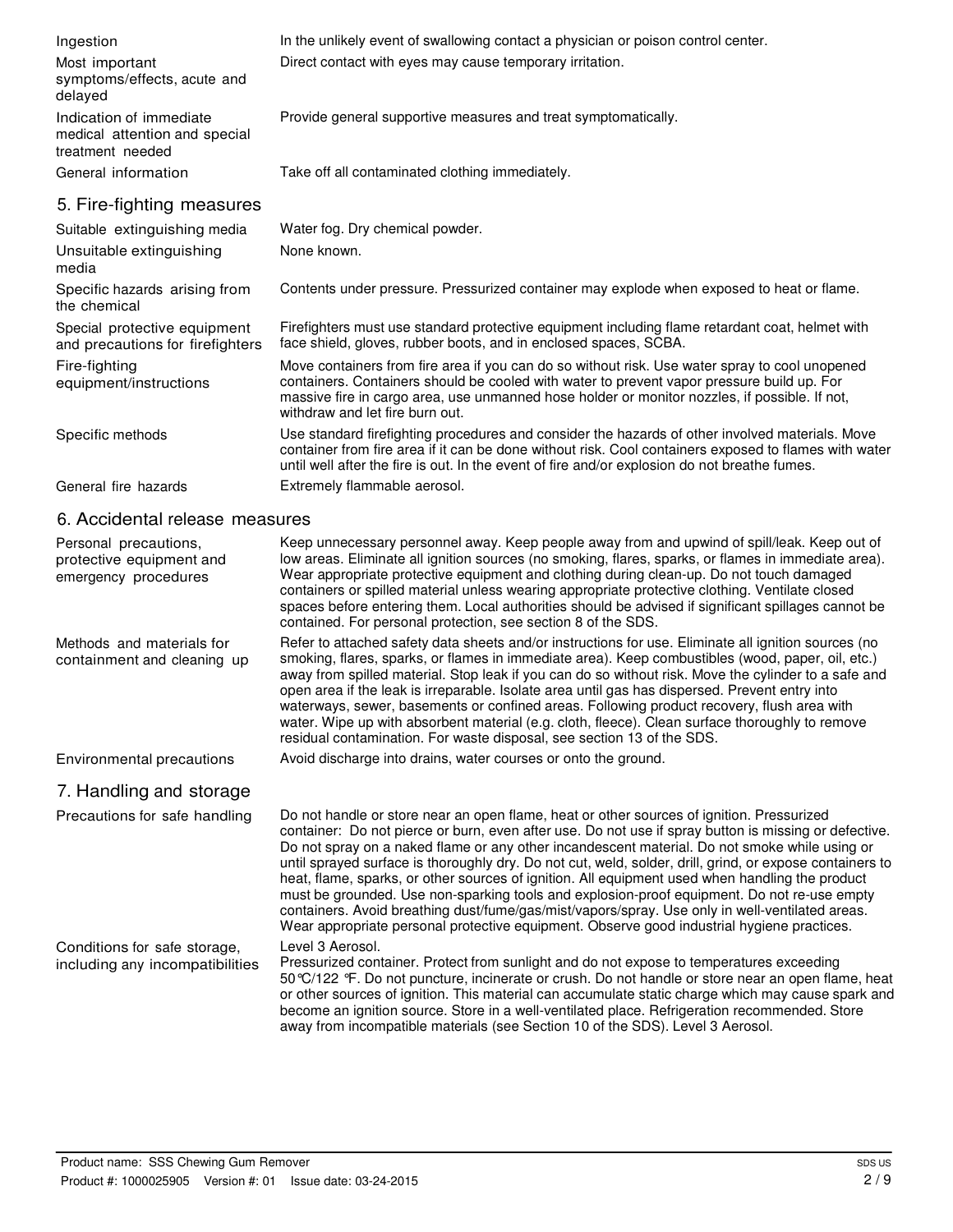# 8. Exposure controls/personal protection

#### Occupational exposure limits

|                                             | US. OSHA Table Z-1 Limits for Air Contaminants (29 CFR 1910.1000)                                                                                                                                                                                                                                                                                                                    |            |
|---------------------------------------------|--------------------------------------------------------------------------------------------------------------------------------------------------------------------------------------------------------------------------------------------------------------------------------------------------------------------------------------------------------------------------------------|------------|
| Components                                  | Type                                                                                                                                                                                                                                                                                                                                                                                 | Value      |
| Ethyl Alcohol (CAS 64-17-5)                 | PEL                                                                                                                                                                                                                                                                                                                                                                                  | 1900 mg/m3 |
|                                             |                                                                                                                                                                                                                                                                                                                                                                                      | 1000 ppm   |
| Propane (CAS 74-98-6)                       | PEL                                                                                                                                                                                                                                                                                                                                                                                  | 1800 mg/m3 |
|                                             |                                                                                                                                                                                                                                                                                                                                                                                      | 1000 ppm   |
| US. ACGIH Threshold Limit Values            |                                                                                                                                                                                                                                                                                                                                                                                      |            |
| Components                                  | <b>Type</b>                                                                                                                                                                                                                                                                                                                                                                          | Value      |
| Butane (CAS 106-97-8)                       | <b>STEL</b>                                                                                                                                                                                                                                                                                                                                                                          | 1000 ppm   |
| Ethyl Alcohol (CAS 64-17-5)                 | <b>STEL</b>                                                                                                                                                                                                                                                                                                                                                                          | 1000 ppm   |
| US, NIOSH: Pocket Guide to Chemical Hazards |                                                                                                                                                                                                                                                                                                                                                                                      |            |
| Components                                  | Type                                                                                                                                                                                                                                                                                                                                                                                 | Value      |
| Butane (CAS 106-97-8)                       | <b>TWA</b>                                                                                                                                                                                                                                                                                                                                                                           | 1900 mg/m3 |
|                                             |                                                                                                                                                                                                                                                                                                                                                                                      | 800 ppm    |
| Ethyl Alcohol (CAS 64-17-5)                 | <b>TWA</b>                                                                                                                                                                                                                                                                                                                                                                           | 1900 mg/m3 |
|                                             |                                                                                                                                                                                                                                                                                                                                                                                      | 1000 ppm   |
| Propane (CAS 74-98-6)                       | <b>TWA</b>                                                                                                                                                                                                                                                                                                                                                                           | 1800 mg/m3 |
|                                             |                                                                                                                                                                                                                                                                                                                                                                                      | 1000 ppm   |
| Biological limit values                     | No biological exposure limits noted for the ingredient(s).                                                                                                                                                                                                                                                                                                                           |            |
| Appropriate engineering<br>controls         | Explosion-proof general and local exhaust ventilation.                                                                                                                                                                                                                                                                                                                               |            |
|                                             | Individual protection measures, such as personal protective equipment                                                                                                                                                                                                                                                                                                                |            |
| Eye/face protection                         | Wear safety glasses with side shields (or goggles).                                                                                                                                                                                                                                                                                                                                  |            |
| Hand protection                             | Wear protective gloves.                                                                                                                                                                                                                                                                                                                                                              |            |
| Skin protection                             |                                                                                                                                                                                                                                                                                                                                                                                      |            |
| Other                                       | Wear appropriate chemical resistant clothing.                                                                                                                                                                                                                                                                                                                                        |            |
| Respiratory protection                      | If engineering controls do not maintain airborne concentrations below recommended exposure<br>limits (where applicable) or to an acceptable level (in countries where exposure limits have not<br>been established), an approved respirator must be worn. If permissible levels are exceeded use<br>NIOSH mechanical filter / organic vapor cartridge or an air-supplied respirator. |            |
| Thermal hazards                             | Wear appropriate thermal protective clothing, when necessary.                                                                                                                                                                                                                                                                                                                        |            |
| General hygiene<br>considerations           | When using do not smoke. Always observe good personal hygiene measures, such as washing<br>after handling the material and before eating, drinking, and/or smoking. Routinely wash work<br>clothing and protective equipment to remove contaminants.                                                                                                                                 |            |

# 9. Physical and chemical properties

| Appearance                                 |                                                |
|--------------------------------------------|------------------------------------------------|
| Physical state                             | Gas.                                           |
| Form                                       | Aerosol.                                       |
| Color                                      | clear colorless                                |
| Odor                                       | fruity                                         |
| Odor threshold                             | Not available.                                 |
| рH                                         | Not applicable estimated                       |
| Melting point/freezing point               | Not available.                                 |
| Initial boiling point and boiling<br>range | 22.1 $\mathcal{F}$ (-5.5 °C) estimated         |
| Flash point                                | $-156.0$ F ( $-104.4$ °C) Propellant estimated |
| Evaporation rate                           | Not available.                                 |
| Flammability (solid, gas)                  | Not available.                                 |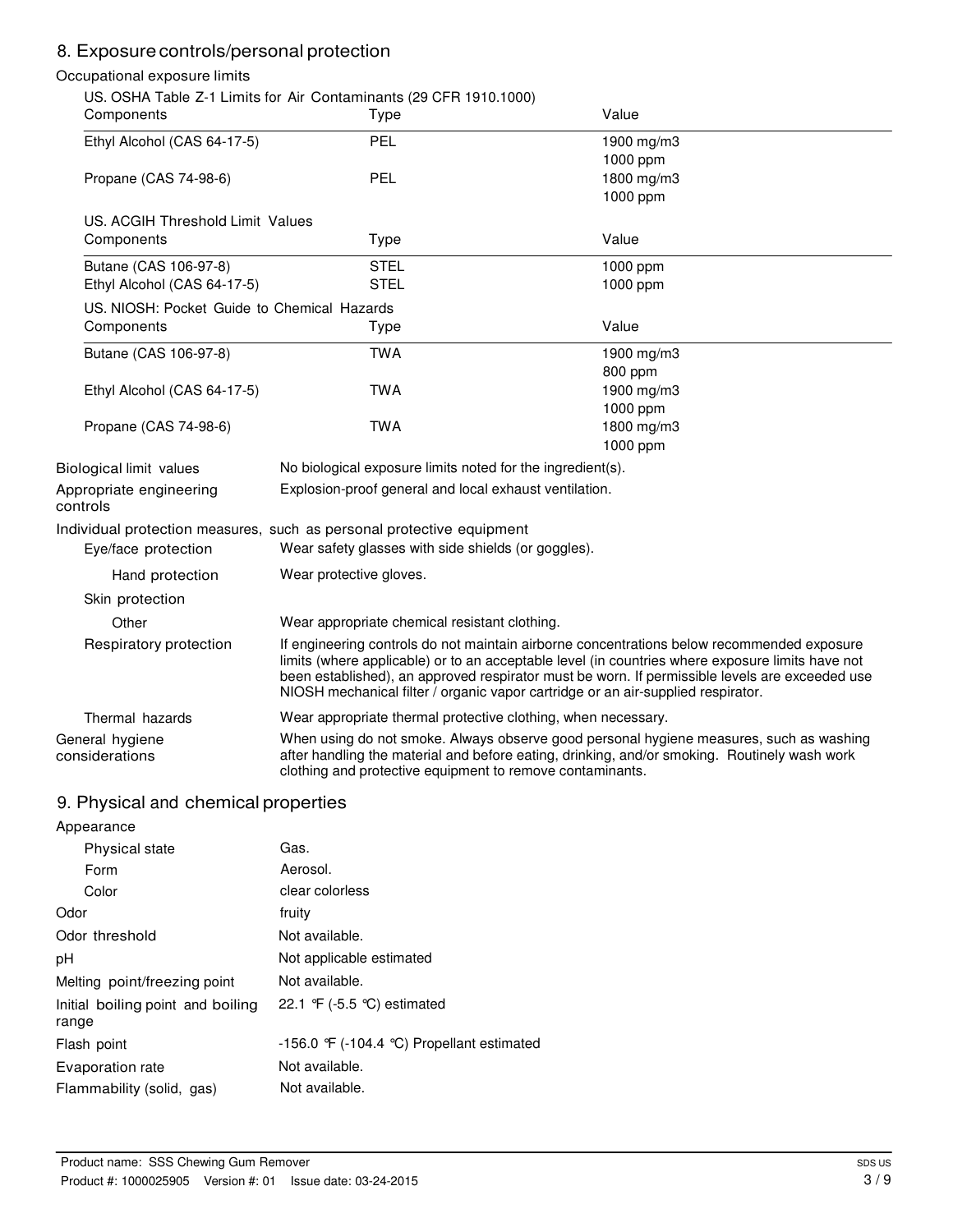| Upper/lower flammability or explosive limits          |                              |  |
|-------------------------------------------------------|------------------------------|--|
| Flammability limit - lower 2.6 % estimated<br>$(\% )$ |                              |  |
| Flammability limit - upper<br>$(\% )$                 | 12.8 % estimated             |  |
| Explosive limit - lower (%)                           | Not available.               |  |
| Explosive limit - upper (%)                           | Not available.               |  |
| Vapor pressure                                        | 60 - 70 psig @ 70F estimated |  |
| Vapor density                                         | Not available.               |  |
| Relative density                                      | Not available.               |  |
| Solubility(ies)                                       |                              |  |
| Solubility (water)                                    | Not available.               |  |
| Partition coefficient<br>(n-octanol/water)            | Not available.               |  |
| Auto-ignition temperature                             | 856.4 F (458 °C) estimated   |  |
| Decomposition temperature                             | Not available.               |  |
| Viscosity                                             | Not available.               |  |
| Other information                                     |                              |  |
| Specific gravity                                      | 0.57 estimated estimated     |  |

# 10. Stability and reactivity

| Reactivity                            | The product is stable and non-reactive under normal conditions of use, storage and transport. |
|---------------------------------------|-----------------------------------------------------------------------------------------------|
| Chemical stability                    | Material is stable under normal conditions.                                                   |
| Possibility of hazardous<br>reactions | Hazardous polymerization does not occur.                                                      |
| Conditions to avoid                   | Avoid temperatures exceeding the flash point.                                                 |
| Incompatible materials                | Fluorine, Chlorine, Nitrates.                                                                 |
| Hazardous decomposition<br>products   | No hazardous decomposition products are known.                                                |

# 11. Toxicological information

#### Information on likely routes of exposure

| Ingestion                                                                          | Expected to be a low ingestion hazard.                   |
|------------------------------------------------------------------------------------|----------------------------------------------------------|
| Inhalation                                                                         | No adverse effects due to inhalation are expected. Skin  |
| contact                                                                            | No adverse effects due to skin contact are expected.     |
| Eye contact                                                                        | Direct contact with eyes may cause temporary irritation. |
| Symptoms related to the<br>physical, chemical and<br>toxicological characteristics | Direct contact with eyes may cause temporary irritation. |

# Information on toxicological effects

| Acute toxicity<br>Product                  |                | Expected to be a low hazard for usual industrial or commercial handling by trained personnel. |  |
|--------------------------------------------|----------------|-----------------------------------------------------------------------------------------------|--|
|                                            | <b>Species</b> | <b>Test Results</b>                                                                           |  |
| TRIPLE S Chewing Gum Remover (CAS Mixture) |                |                                                                                               |  |
| Acute                                      |                |                                                                                               |  |
| Inhalation                                 |                |                                                                                               |  |
| <b>LC50</b>                                | Rat            | 489 mg/l/4h                                                                                   |  |
| Oral                                       |                |                                                                                               |  |
| LD50                                       | Rat            |                                                                                               |  |
| Components                                 | <b>Species</b> | <b>Test Results</b>                                                                           |  |
| Butane (CAS 106-97-8)                      |                |                                                                                               |  |
| Acute                                      |                |                                                                                               |  |
| Inhalation                                 |                |                                                                                               |  |
| <b>LC50</b>                                | Mouse          | 1237 mg/l, 120 Minutes                                                                        |  |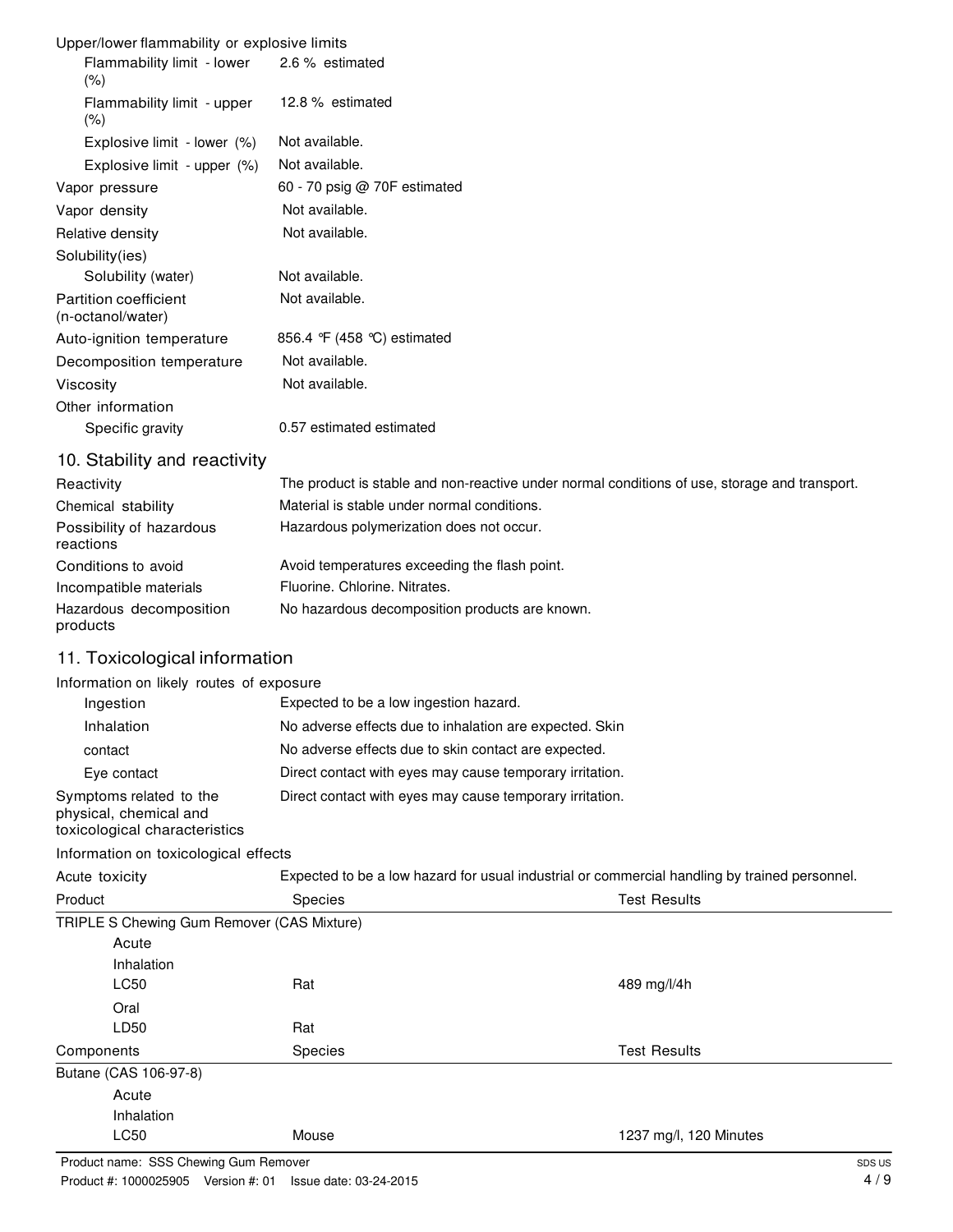| Components                                            | Species                                                                                                             | <b>Test Results</b>         |
|-------------------------------------------------------|---------------------------------------------------------------------------------------------------------------------|-----------------------------|
|                                                       |                                                                                                                     | 52 %, 120 Minutes           |
|                                                       | Rat                                                                                                                 | 1355 mg/l                   |
| Ethyl Alcohol (CAS 64-17-5)                           |                                                                                                                     |                             |
| Acute                                                 |                                                                                                                     |                             |
| Inhalation                                            |                                                                                                                     |                             |
| LC50                                                  | Cat                                                                                                                 | 85.41 mg/l, 4.5 Hours       |
|                                                       |                                                                                                                     | 43.68 mg/l, 6 Hours         |
|                                                       | Mouse                                                                                                               | $>60000$ ppm                |
|                                                       |                                                                                                                     | 79.43 mg/l, 134 Minutes     |
|                                                       | Rat                                                                                                                 | > 115.9 mg/l, 4 Hours       |
|                                                       |                                                                                                                     | 51.3 mg/l, 6 Hours          |
| Oral                                                  |                                                                                                                     |                             |
| LD50                                                  | Monkey                                                                                                              | 6000 mg/kg                  |
|                                                       | Mouse                                                                                                               | 10500 ml/kg                 |
|                                                       | Rat                                                                                                                 | 1187 - 2769 mg/kg           |
|                                                       |                                                                                                                     | 7800 ml/kg                  |
| Propane (CAS 74-98-6)                                 |                                                                                                                     |                             |
| Acute                                                 |                                                                                                                     |                             |
| Inhalation                                            |                                                                                                                     |                             |
| LC50                                                  | Mouse                                                                                                               | 1237 mg/l, 120 Minutes      |
|                                                       |                                                                                                                     | 52 %, 120 Minutes           |
|                                                       | Rat                                                                                                                 | 1355 mg/l                   |
|                                                       |                                                                                                                     | 658 mg/l/4h                 |
|                                                       | * Estimates for product may be based on additional component data not shown.                                        |                             |
| Skin corrosion/irritation                             | Prolonged skin contact may cause temporary irritation.                                                              |                             |
| Serious eye damage/eye                                | Direct contact with eyes may cause temporary irritation.                                                            |                             |
| irritation                                            |                                                                                                                     |                             |
| Respiratory or skin sensitization                     |                                                                                                                     |                             |
| Respiratory sensitization                             | Not a respiratory sensitizer.                                                                                       |                             |
| Skin sensitization                                    | This product is not expected to cause skin sensitization.                                                           |                             |
| Germ cell mutagenicity                                | No data available to indicate product or any components present at greater than 0.1% are<br>mutagenic or genotoxic. |                             |
| Carcinogenicity                                       | This product is not considered to be a carcinogen by IARC, ACGIH, NTP, or OSHA.                                     |                             |
|                                                       | OSHA Specifically Regulated Substances (29 CFR 1910.1001-1050)                                                      |                             |
| Not listed.                                           |                                                                                                                     |                             |
| Reproductive toxicity                                 | Possible reproductive hazard.                                                                                       |                             |
| Specific target organ toxicity -<br>single exposure   | Not classified.                                                                                                     |                             |
| Specific target organ toxicity -<br>repeated exposure | Not classified.                                                                                                     |                             |
| Aspiration hazard                                     | Not likely, due to the form of the product.                                                                         |                             |
| 12. Ecological information                            |                                                                                                                     |                             |
| Ecotoxicity                                           | Harmful to aquatic life with long lasting effects.                                                                  |                             |
| Components                                            | Species                                                                                                             | <b>Test Results</b>         |
| Ethyl Alcohol (CAS 64-17-5)                           |                                                                                                                     |                             |
| Aquatic                                               |                                                                                                                     |                             |
| Crustacea                                             | Water flea (Daphnia magna)<br>EC50                                                                                  | 7700 - 11200 mg/l, 48 hours |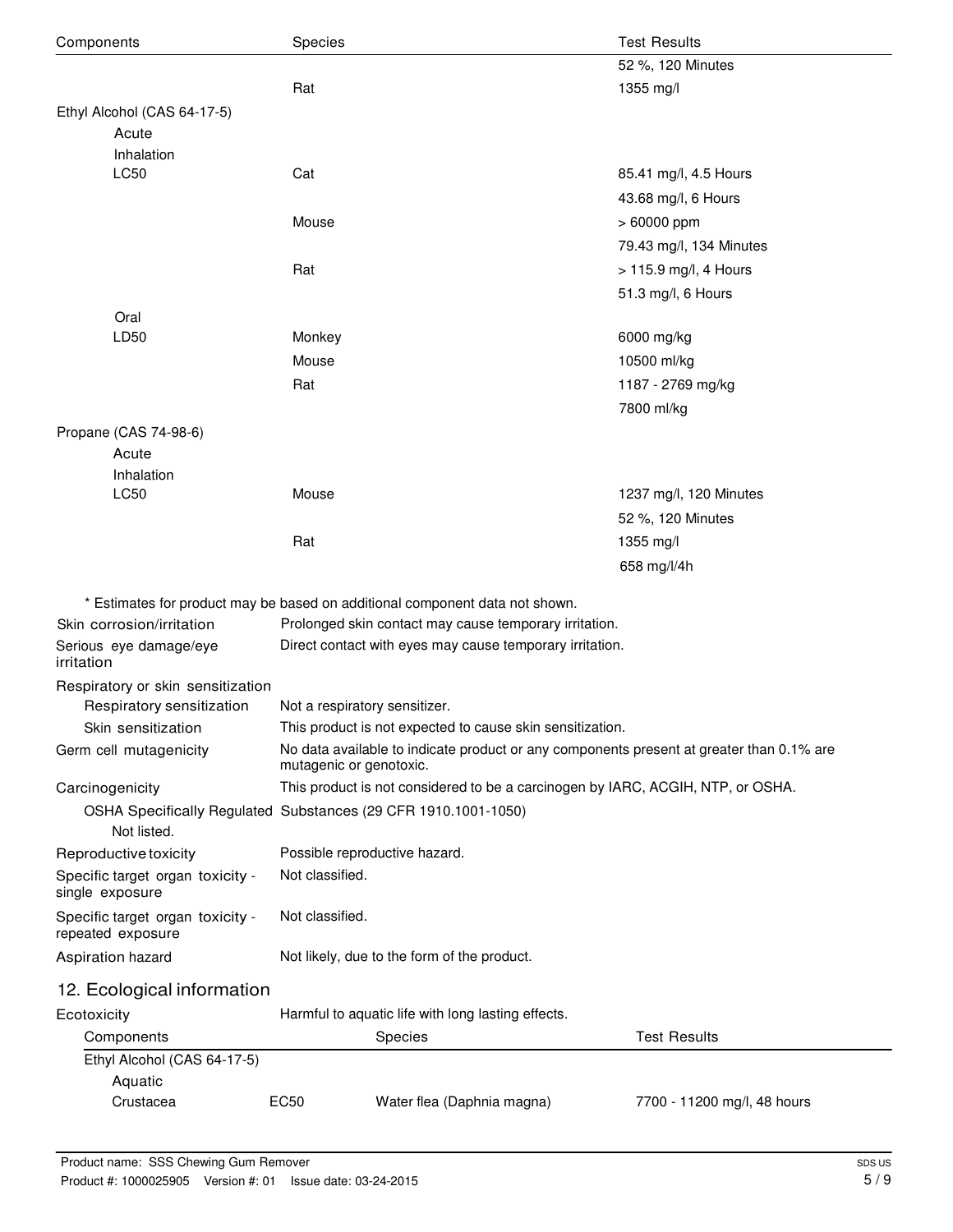| Components                                        |                    | <b>Species</b>                                                                                                                                                                             | <b>Test Results</b> |
|---------------------------------------------------|--------------------|--------------------------------------------------------------------------------------------------------------------------------------------------------------------------------------------|---------------------|
| Fish                                              | <b>LC50</b>        | Fathead minnow (Pimephales promelas) $> 100.1$ mg/l, 96 hours                                                                                                                              |                     |
|                                                   |                    | * Estimates for product may be based on additional component data not shown.                                                                                                               |                     |
| Persistence and degradability                     |                    | No data is available on the degradability of this product.                                                                                                                                 |                     |
| Bioaccumulative potential                         | No data available. |                                                                                                                                                                                            |                     |
| Partition coefficient n-octanol / water (log Kow) |                    |                                                                                                                                                                                            |                     |
| <b>Butane</b>                                     |                    | 2.89                                                                                                                                                                                       |                     |
| Ethyl Alcohol                                     |                    | $-0.31$                                                                                                                                                                                    |                     |
| Propane                                           |                    | 2.36                                                                                                                                                                                       |                     |
| Mobility in soil                                  | No data available. |                                                                                                                                                                                            |                     |
| Other adverse effects                             |                    | No other adverse environmental effects (e.g. ozone depletion, photochemical ozone creation<br>potential, endocrine disruption, global warming potential) are expected from this component. |                     |
|                                                   |                    |                                                                                                                                                                                            |                     |

#### 13. Disposal considerations

| Disposal instructions                    | Collect and reclaim or dispose in sealed containers at licensed waste disposal site. Contents under<br>pressure. Do not puncture, incinerate or crush. This material and its container must be disposed of<br>as hazardous waste. Do not allow this material to drain into sewers/water supplies. Do not<br>contaminate ponds, waterways or ditches with chemical or used container. Dispose of<br>contents/container in accordance with local/regional/national/international regulations. |
|------------------------------------------|---------------------------------------------------------------------------------------------------------------------------------------------------------------------------------------------------------------------------------------------------------------------------------------------------------------------------------------------------------------------------------------------------------------------------------------------------------------------------------------------|
| Local disposal regulations               | Dispose in accordance with all applicable regulations.                                                                                                                                                                                                                                                                                                                                                                                                                                      |
| Hazardous waste code                     | The waste code should be assigned in discussion between the user, the producer and the waste<br>disposal company.                                                                                                                                                                                                                                                                                                                                                                           |
| Waste from residues / unused<br>products | Dispose of in accordance with local regulations. Empty containers or liners may retain some<br>product residues. This material and its container must be disposed of in a safe manner (see:<br>Disposal instructions).                                                                                                                                                                                                                                                                      |
| Contaminated packaging                   | Empty containers should be taken to an approved waste handling site for recycling or disposal.<br>Since emptied containers may retain product residue, follow label warnings even after container is<br>emptied. Do not re-use empty containers.                                                                                                                                                                                                                                            |

# 14. Transport information

| <b>DOT</b> |                                                       |                                                                                                                                                    |
|------------|-------------------------------------------------------|----------------------------------------------------------------------------------------------------------------------------------------------------|
|            | UN number                                             | UN1950                                                                                                                                             |
|            | UN proper shipping name<br>Transport hazard class(es) | Aerosols, flammable                                                                                                                                |
|            | Class                                                 | 2.1                                                                                                                                                |
|            | Subsidiary risk                                       |                                                                                                                                                    |
|            | Label(s)                                              | 2.1                                                                                                                                                |
|            | Packing group                                         | Not applicable.                                                                                                                                    |
|            | Special precautions for user                          | Read safety instructions, SDS and emergency procedures before handling. Read safety<br>instructions, SDS and emergency procedures before handling. |
|            | Special provisions                                    | N82                                                                                                                                                |
|            | Packaging exceptions                                  | 306                                                                                                                                                |
|            | Packaging non bulk                                    | None                                                                                                                                               |
|            | Packaging bulk                                        | None                                                                                                                                               |
|            |                                                       | This was dust months that according results no sente of existing 470,000 as a limited according and months and designed as a limited according     |

This product meets the exception requirements of section 173.306 as a limited quantity and may be shipped as a limited quantity. Until 12/31/2020, the "Consumer Commodity - ORM-D" marking may still be used in place of the new limited quantity diamond mark for packages of UN 1950 Aerosols. Limited quantities require the limited quantity diamond mark on cartons after 12/31/20 and may be used now in place of the "Consumer Commodity ORM-D" marking and both may be displayed concurrently.

#### IATA

| UN number<br>UN proper shipping name<br>Transport hazard class(es) | UN1950<br>Aerosols, flammable                                                                                                                                                   |
|--------------------------------------------------------------------|---------------------------------------------------------------------------------------------------------------------------------------------------------------------------------|
| Class                                                              | 2.1                                                                                                                                                                             |
| Subsidiary risk                                                    | -                                                                                                                                                                               |
| Label(s) Packing                                                   | 2.1                                                                                                                                                                             |
| group Environmental                                                | Not applicable.                                                                                                                                                                 |
| hazards ERG Code                                                   | No.                                                                                                                                                                             |
|                                                                    | 10L                                                                                                                                                                             |
|                                                                    | Special precautions for user Read safety instructions, SDS and emergency procedures before handling. Read safety<br>instructions, SDS and emergency procedures before handling. |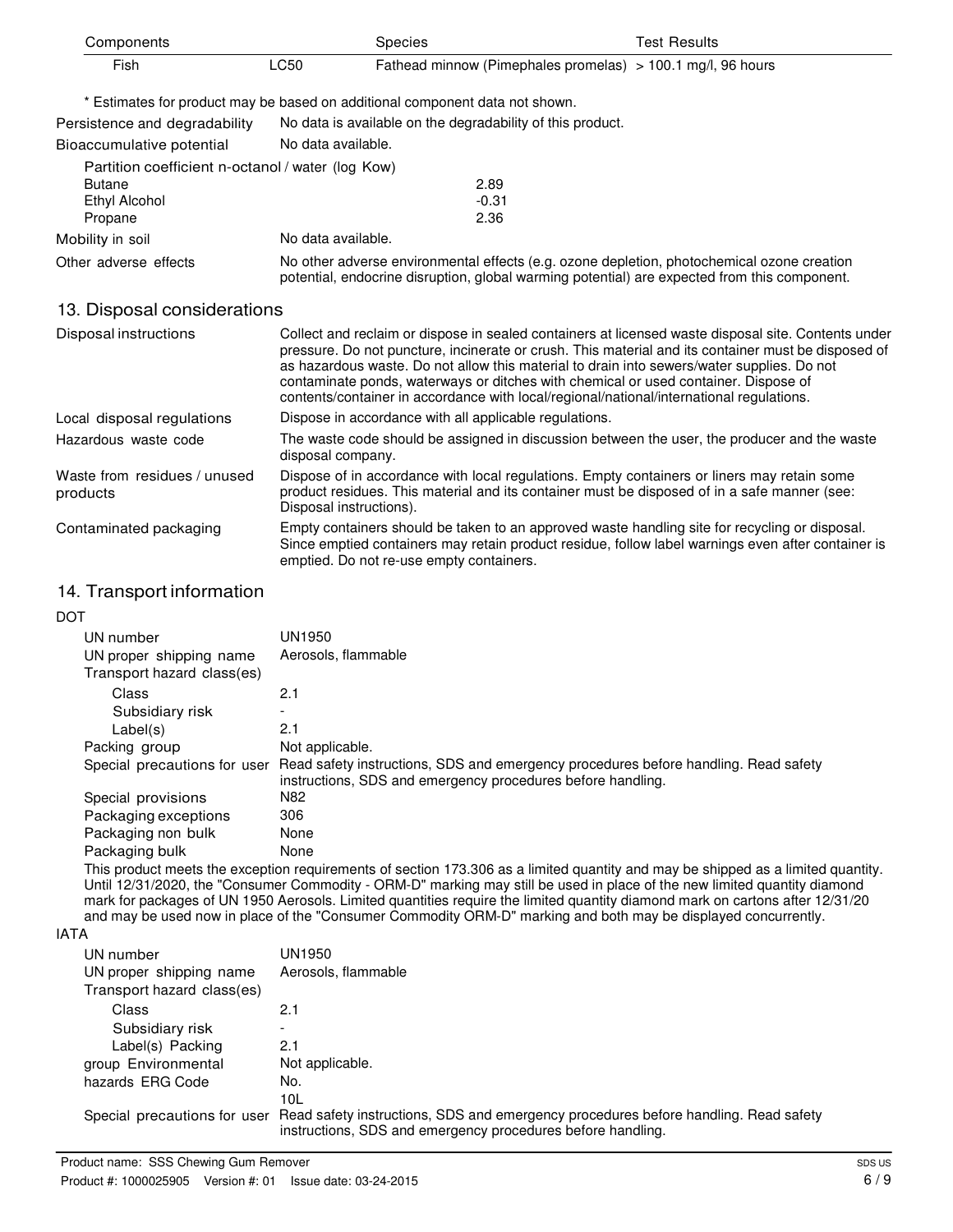| Other information               |                                                                                                                                                    |
|---------------------------------|----------------------------------------------------------------------------------------------------------------------------------------------------|
| Passenger and cargo<br>aircraft | Allowed.                                                                                                                                           |
| Cargo aircraft only             | Allowed.                                                                                                                                           |
| Packaging Exceptions            | LTD QTY                                                                                                                                            |
| <b>IMDG</b>                     |                                                                                                                                                    |
| UN number                       | UN1950                                                                                                                                             |
| UN proper shipping name         | <b>AEROSOLS</b>                                                                                                                                    |
| Transport hazard class(es)      |                                                                                                                                                    |
| Class                           | 2.1                                                                                                                                                |
| Subsidiary risk                 |                                                                                                                                                    |
| Label(s) Packing                | 2.1                                                                                                                                                |
| group Environmental             | Not applicable.                                                                                                                                    |
| hazards                         |                                                                                                                                                    |
| Marine pollutant                | No.                                                                                                                                                |
| <b>EmS</b>                      | Not available.                                                                                                                                     |
| Special precautions for user    | Read safety instructions, SDS and emergency procedures before handling. Read safety<br>instructions, SDS and emergency procedures before handling. |
| Packaging Exceptions            | LTD QTY                                                                                                                                            |
| Transport in bulk according to  | Not applicable.                                                                                                                                    |
| Annex II of MARPOL 73/78 and    |                                                                                                                                                    |
| the IBC Code                    |                                                                                                                                                    |

# DOT **FLAMMA** F IATA; IMDG

### 15. Regulatory information

US federal regulations OSHA Process Safety Standard: This material is not known to be hazardous by the OSHA Highly Hazardous Process Safety Standard, 29 CFR 1910.119. This product is a "Hazardous Chemical" as defined by the OSHA Hazard Communication Standard, 29 CFR 1910.1200. All components are on the U.S. EPA TSCA Inventory List.

CERCLA/SARA Hazardous Substances - Not applicable.

TSCA Section 12(b) Export Notification (40 CFR 707, Subpt. D) Not regulated. CERCLA Hazardous Substance List (40 CFR 302.4) Not listed. SARA 304 Emergency release notification Not regulated.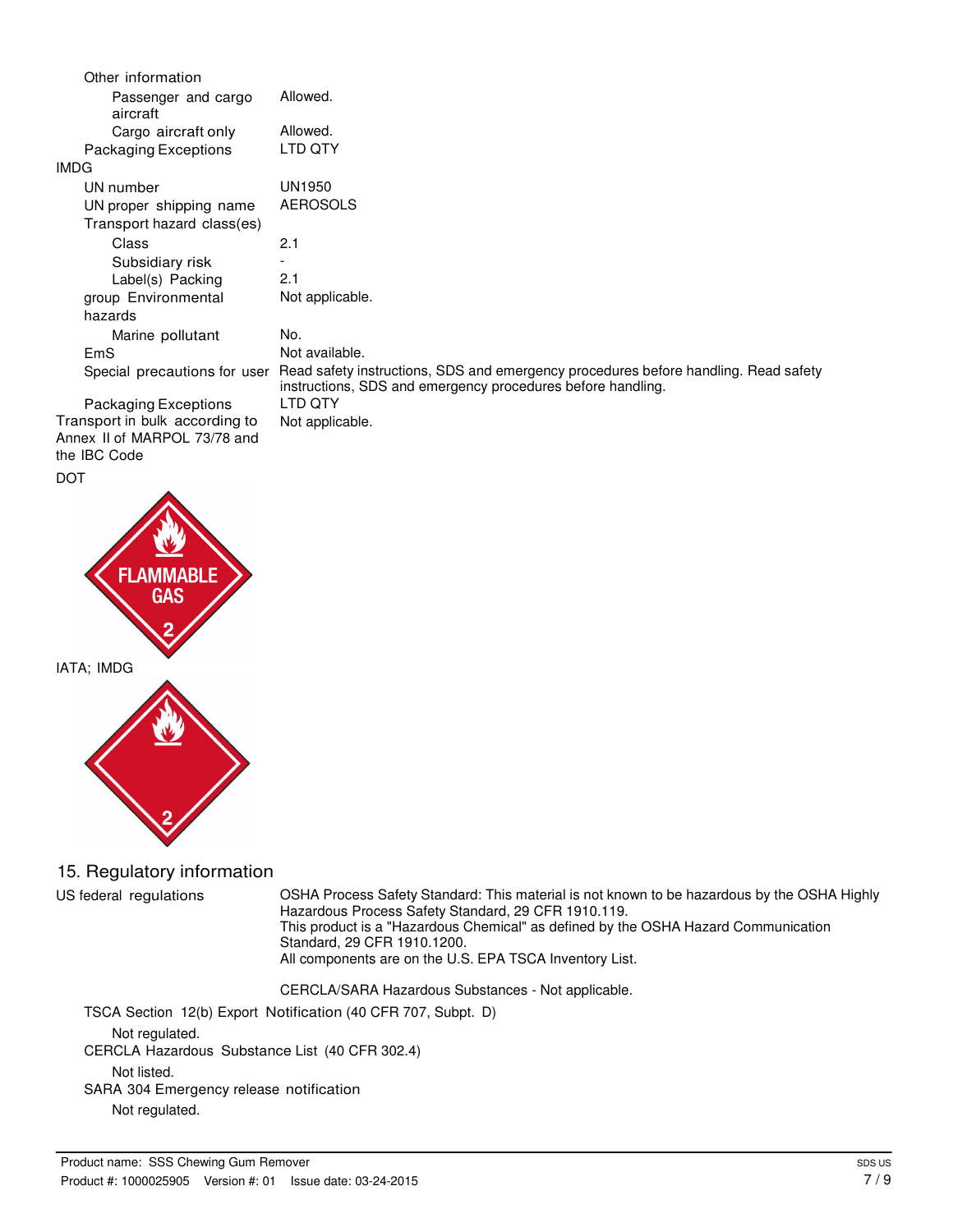|                                                                                                                                                                                                                                                                                                                                                                     | OSHA Specifically Regulated Substances (29 CFR 1910.1001-1050)                                                                                                                                    |                               |
|---------------------------------------------------------------------------------------------------------------------------------------------------------------------------------------------------------------------------------------------------------------------------------------------------------------------------------------------------------------------|---------------------------------------------------------------------------------------------------------------------------------------------------------------------------------------------------|-------------------------------|
| Not listed.                                                                                                                                                                                                                                                                                                                                                         |                                                                                                                                                                                                   |                               |
| Superfund Amendments and Reauthorization Act of 1986 (SARA)<br>Hazard categories                                                                                                                                                                                                                                                                                    | Immediate Hazard - No<br>Delayed Hazard - No<br>Fire Hazard - Yes<br>Pressure Hazard - No<br>Reactivity Hazard - No                                                                               |                               |
| SARA 302 Extremely hazardous substance<br>Not listed.                                                                                                                                                                                                                                                                                                               |                                                                                                                                                                                                   |                               |
| SARA 311/312 Hazardous<br>chemical                                                                                                                                                                                                                                                                                                                                  | No                                                                                                                                                                                                |                               |
| SARA 313 (TRI reporting)<br>Not regulated.                                                                                                                                                                                                                                                                                                                          |                                                                                                                                                                                                   |                               |
| Other federal regulations                                                                                                                                                                                                                                                                                                                                           |                                                                                                                                                                                                   |                               |
| Not regulated.                                                                                                                                                                                                                                                                                                                                                      | Clean Air Act (CAA) Section 112 Hazardous Air Pollutants (HAPs) List                                                                                                                              |                               |
| Butane (CAS 106-97-8)<br>Propane (CAS 74-98-6)                                                                                                                                                                                                                                                                                                                      | Clean Air Act (CAA) Section 112(r) Accidental Release Prevention (40 CFR 68.130)                                                                                                                  |                               |
| Safe Drinking Water Act<br>(SDWA)                                                                                                                                                                                                                                                                                                                                   | Not regulated.                                                                                                                                                                                    |                               |
| US state regulations                                                                                                                                                                                                                                                                                                                                                | This product does not contain a chemical known to the State of California to cause cancer, birth<br>defects or other reproductive harm.                                                           |                               |
| US. Massachusetts RTK - Substance List<br>Butane (CAS 106-97-8)<br>Ethyl Alcohol (CAS 64-17-5)<br>Propane (CAS 74-98-6)<br>Butane (CAS 106-97-8)<br>Ethyl Alcohol (CAS 64-17-5)<br>Propane (CAS 74-98-6)<br>Butane (CAS 106-97-8)<br>Ethyl Alcohol (CAS 64-17-5)<br>Propane (CAS 74-98-6)<br>US. Rhode Island RTK<br>Butane (CAS 106-97-8)<br>Propane (CAS 74-98-6) | US. New Jersey Worker and Community Right-to-Know Act<br>US. Pennsylvania Worker and Community Right-to-Know Law                                                                                  |                               |
| US. California Proposition 65                                                                                                                                                                                                                                                                                                                                       | California Safe Drinking Water and Toxic Enforcement Act of 1986 (Proposition 65): This material is not known to contain<br>any chemicals currently listed as carcinogens or reproductive toxins. |                               |
| International Inventories                                                                                                                                                                                                                                                                                                                                           |                                                                                                                                                                                                   |                               |
| Country(s) or region<br>Australia                                                                                                                                                                                                                                                                                                                                   | Inventory name<br>Australian Inventory of Chemical Substances (AICS)                                                                                                                              | On inventory (yes/no)*<br>Yes |
| Canada                                                                                                                                                                                                                                                                                                                                                              | Domestic Substances List (DSL)                                                                                                                                                                    | Yes                           |
| Canada                                                                                                                                                                                                                                                                                                                                                              | Non-Domestic Substances List (NDSL)                                                                                                                                                               | No                            |
| China                                                                                                                                                                                                                                                                                                                                                               | Inventory of Existing Chemical Substances in China (IECSC)                                                                                                                                        | Yes                           |
| Europe                                                                                                                                                                                                                                                                                                                                                              | European Inventory of Existing Commercial Chemical<br>Substances (EINECS)                                                                                                                         | Yes                           |
| Europe                                                                                                                                                                                                                                                                                                                                                              | European List of Notified Chemical Substances (ELINCS)                                                                                                                                            | No.                           |
| Japan                                                                                                                                                                                                                                                                                                                                                               | Inventory of Existing and New Chemical Substances (ENCS)                                                                                                                                          | Yes                           |
| Korea                                                                                                                                                                                                                                                                                                                                                               | Existing Chemicals List (ECL)                                                                                                                                                                     | No                            |
| New Zealand                                                                                                                                                                                                                                                                                                                                                         | New Zealand Inventory                                                                                                                                                                             | No                            |
| Philippines                                                                                                                                                                                                                                                                                                                                                         | Philippine Inventory of Chemicals and Chemical Substances<br>(PICCS)                                                                                                                              | No.                           |